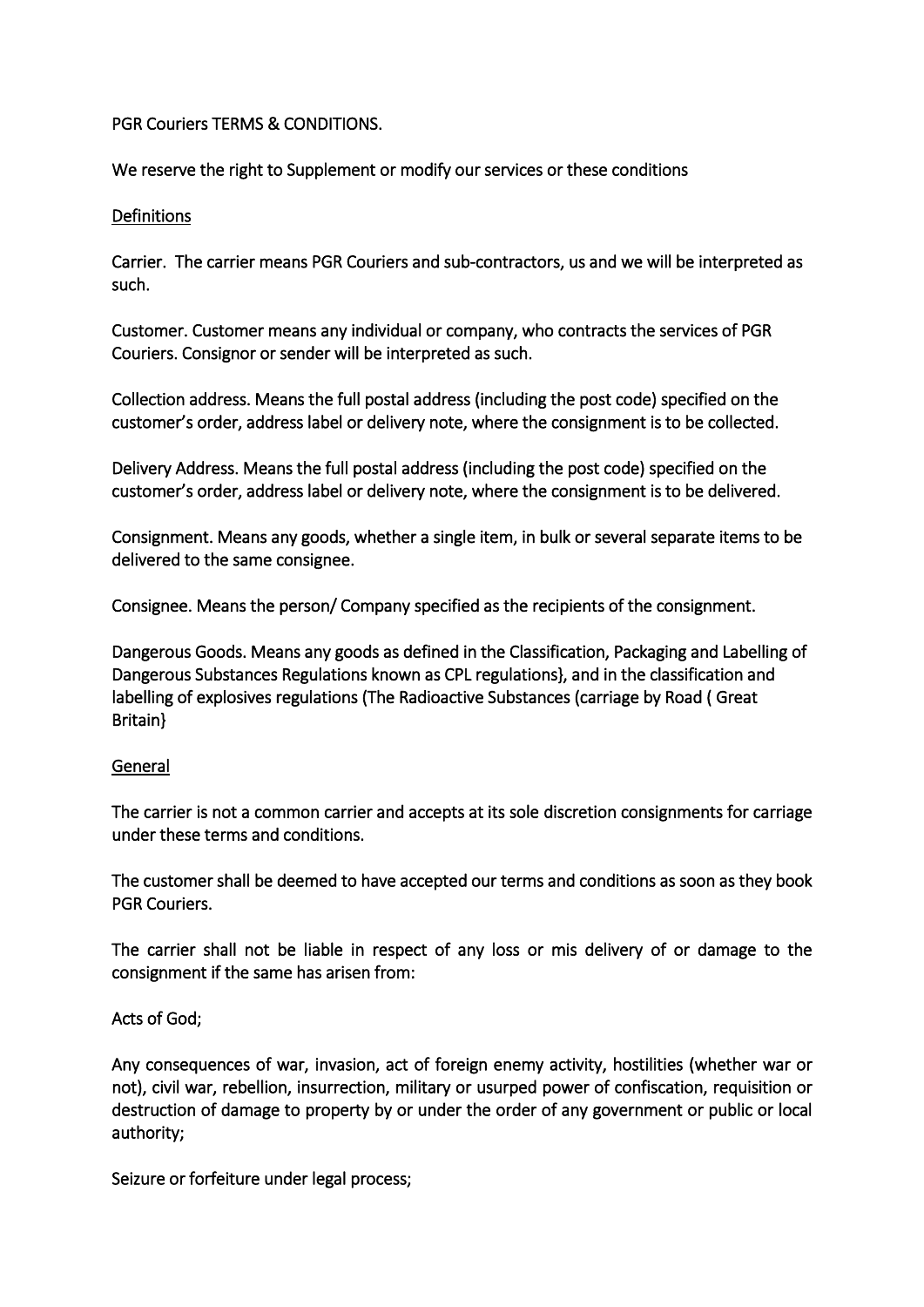Act omission, misstatement or misrepresentation by the Customer or other owner of the consignment or by servants or agents of either of them;

Inherent liability to wastage in bulk or weight, defect or inherent defect , natural deterioration or fragility of the consignment (not withstanding that it may be marked "Fragile");

Insufficient or improper packaging;

Insufficient labelling or addressing;

Riot, civil commotion, strike, lockout, general or partial stoppage or restraint of labour from whatever cause.

The consignee not taking or accepting delivery within a reasonable time after the Consignment has been tendered;

Collections and deliveries where the sender or consignee is not present, and the customer has provided instructions for a consignment to be collected, from or delivered to, an alternative location either on or nearby the premises or to a neighbouring property;

The carrier shall not in any circumstances be liable for loss or damage to the Consignment after transit of such goods is deemed to have ended, whether caused or contributed to directly or indirectly by any act, omission, neglect, default or wrong doing on the part of the carrier . We will take all reasonable steps to obtain a proof of delivery at the time of delivery, and that proof of delivery will be conclusive evidence that the consignment was delivered complete and in good order, unless the consignee marks otherwise at the time of delivery. We will not be liable for any loss or mis delivery where delivery has been made in good faith to a person claiming to be the consignee, or an employee, subcontractor or agent of the consignee

# Transit.

The customer is responsible for the insurance of any goods stored by the carrier overnight.

Transit begins when we accept a consignment for delivery. At your request we will sign a document acknowledging receipt of a consignment. Such document will not, regardless of its terms, be evidence of the condition, nature, quantity or weight of the consignment, when delivered by us.

Transit may occur using any means of transport and by any route we think fit.

It will be the responsibility of the customer to satisfy its self that any load it wishes to have carried by us, shall be suitable for conveyance in the vehicle offered by the carrier for the carriage of such loads.. The carrier shall have no liability whatsoever for any loss or damage of such load arising from the unsuitability of vehicle.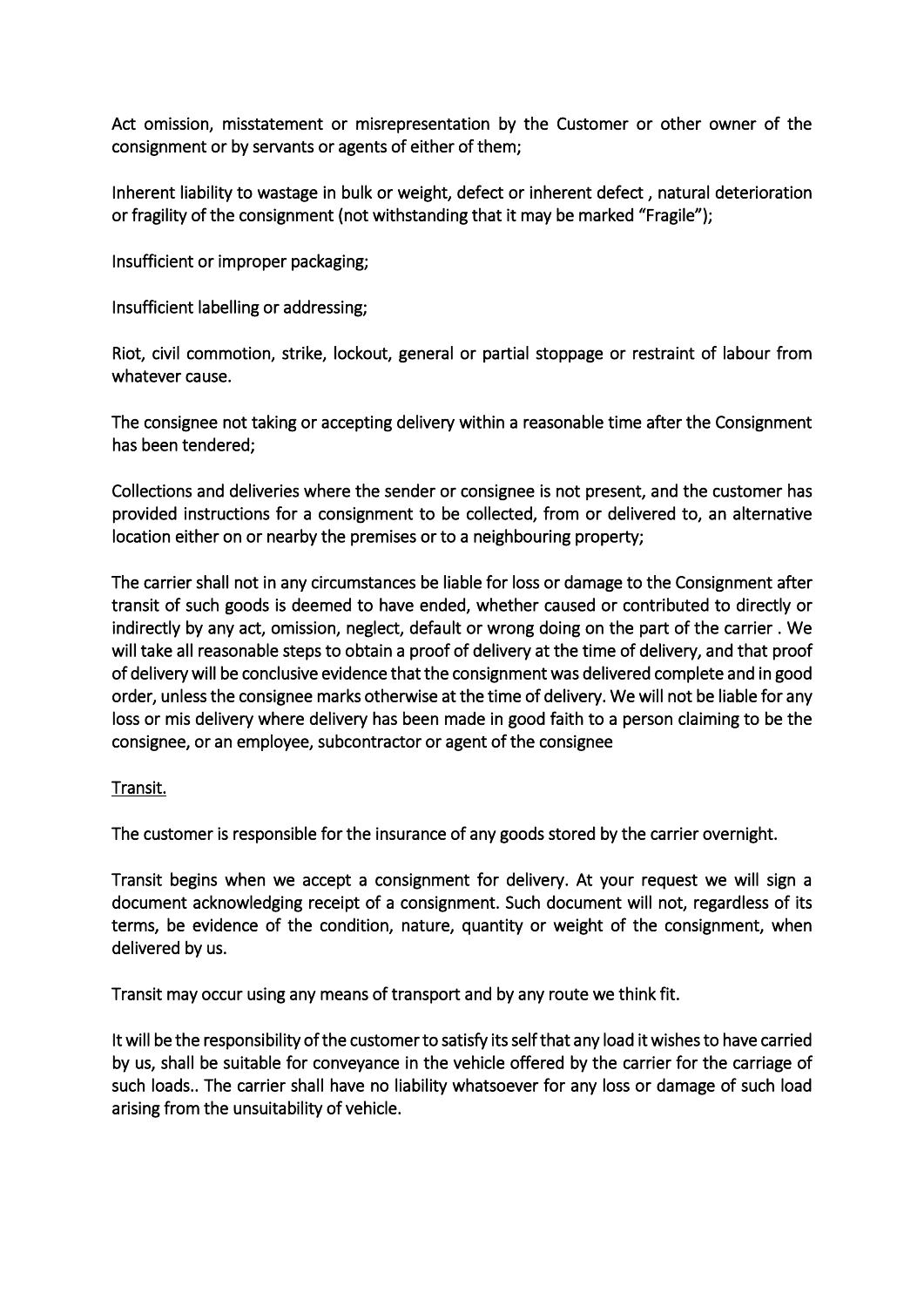We shall use reasonable means to have the consignment promptly carried from the collection address to the delivery address, but specified delivery times are estimates and not guaranteed. We are not liable for any damages or loss caused by delays.

Transit is deemed to have ended, when the consignment has been delivered to the consignee's address or when in accordance with your instructions it is left at the delivery address or neighbouring address if the intended consignee or their agent is not present.

### Excluded Goods

The customer shall not submit for carriage, and we may at any time abandon the carriage of any goods as specified below.

(A)Explosives and inflammable articles, firearms, parts of firearms, ammunition and detonators. Dangerous goods. Any written, printed or pictorial matter which is obscene, blasphemous. Scandalous, defamatory or proscribed or prohibited. Articles prohibited as hand luggage by an airline. Livestock

If we abandon goods as listed in section (A) above, we will immediately notify the customer of the circumstances but shall be under no liability in respect of the safe keeping of the abandoned goods

### Delivery.

We shall not be under any obligation to provide any plant, power or labour required for loading or unloading the consignment, other than that carried on the vehicle provided by us.

The customer warrants that any special equipment required for loading or unloading the consignment, that is not carried by the customers vehicle provided, will be provided or sourced by the customer.

The carrier shall be under no liability whatsoever to the customer, and the customer shall indemnify and hold harmless the carrier for any damage, however caused, if the carrier is instructed to load or unload goods requiring special equipment if special equipment has not been provided or sourced by the customer.

If we are unable to deliver the consignment for whatever reason, we shall use reasonable efforts to return the consignment to a place of your choice at your cost.

### Payment and charges.

 Without the prior agreement of PGR Couriers, Invoices shall be paid within 30 days of the invoice date. Where payment is not received by that date, interest and other charges will become due as allowed by The Late Payment of Commercial Debts Act 1998. Or any statutory amendments to that act.